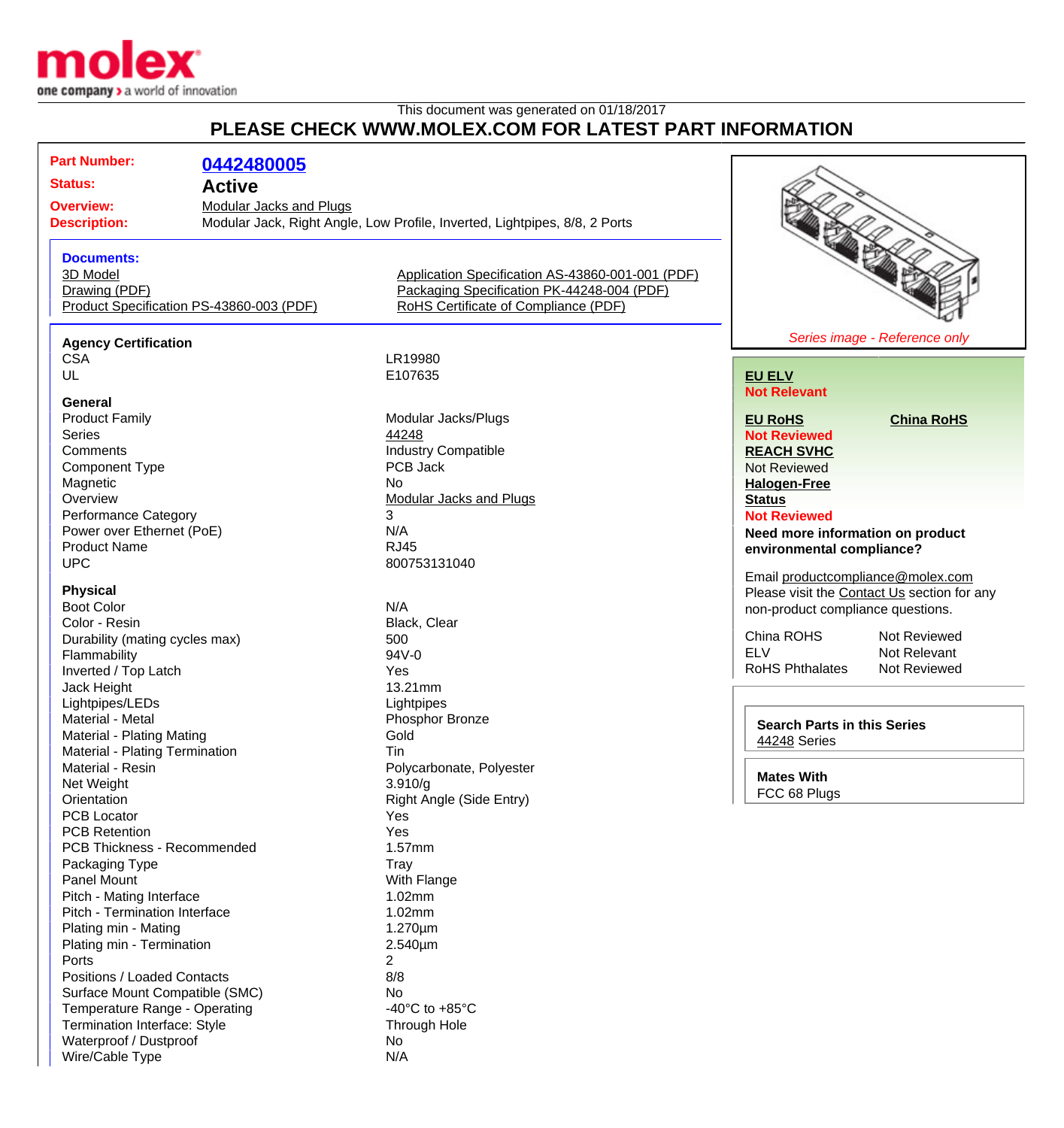| <b>Electrical</b><br>Current - Maximum per Contact<br>Grounding to PCB<br>Shielded<br>Voltage - Maximum                                                                              | 1.5A<br>No<br>No<br>150V AC (RMS)                |  |
|--------------------------------------------------------------------------------------------------------------------------------------------------------------------------------------|--------------------------------------------------|--|
| <b>Solder Process Data</b><br>Duration at Max. Process Temperature (seconds)<br>Lead-freeProcess Capability<br>Max. Cycles at Max. Process Temperature<br>Process Temperature max. C | 005<br><b>WAVE</b><br>001<br>260                 |  |
| Material Info                                                                                                                                                                        |                                                  |  |
| <b>Reference - Drawing Numbers</b><br><b>Application Specification</b><br>Packaging Specification<br><b>Product Specification</b>                                                    | AS-43860-001-001<br>PK-44248-004<br>PS-43860-003 |  |

## This document was generated on 01/18/2017 **PLEASE CHECK WWW.MOLEX.COM FOR LATEST PART INFORMATION**